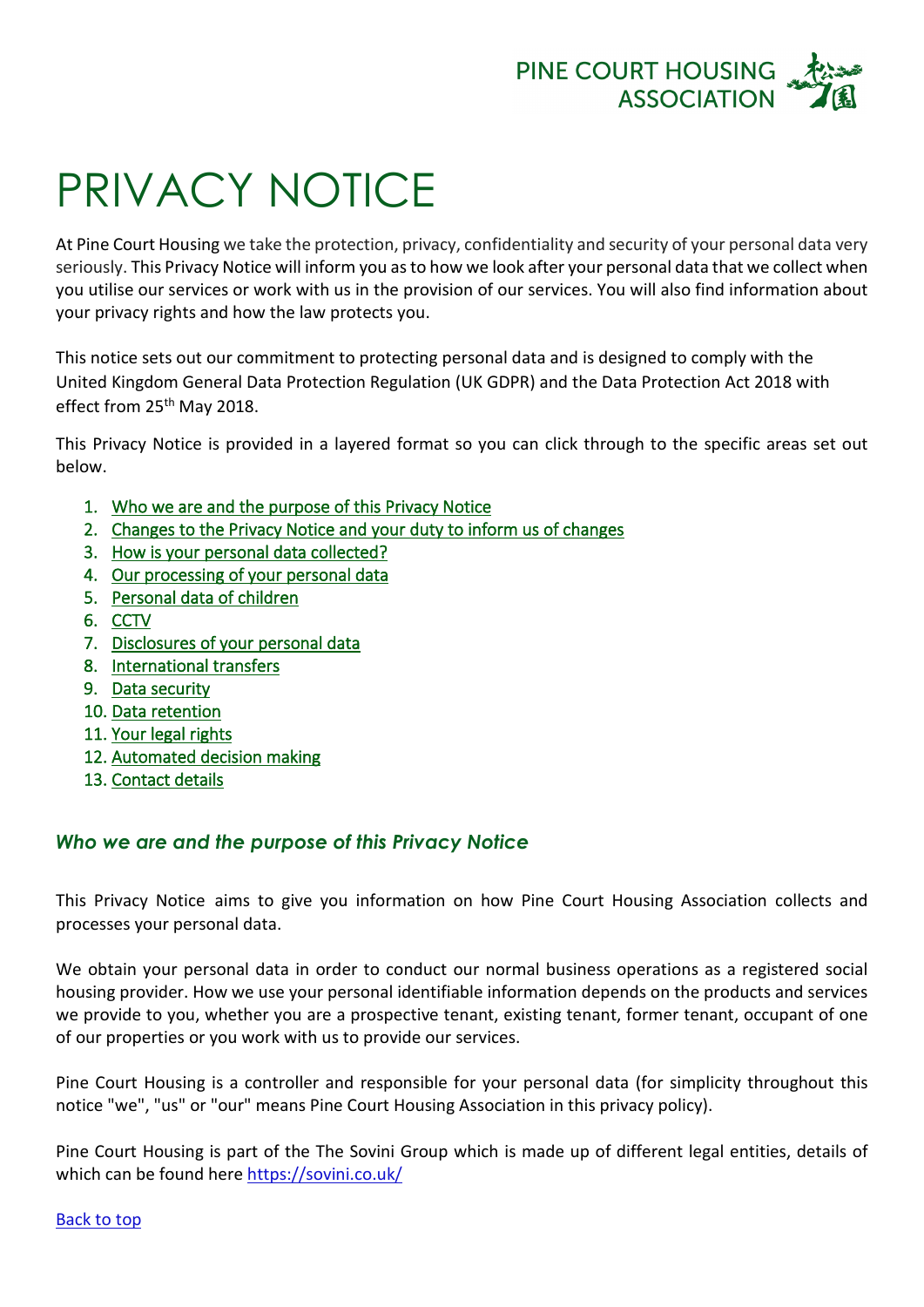# <span id="page-1-0"></span>*Changes to the Privacy Notice and your duty to inform us of changes*

We keep our Privacy Notice under regular review. This version was last updated in August2021 Historic versions can be obtained by contacting us.

It is important that the personal data we hold about you is accurate and current. Please keep us informed if your personal data changes during your relationship with us.

#### [Back to top](#page-0-1)

## <span id="page-1-1"></span>*How is your personal data collected?*

We use different methods to collect data from and about you including through face-to-face contact, email, telephone, written correspondence, forms on our website or receiving this information from others**.**

We can also receive information about you from other people who know you or are linked to you, for example: relatives, persons nominated to act on your behalf or your legal representative.

Some further examples of how we may gather your personal data are set out below:

**Directly from you**: for example: when you fill out an application form.

**From other organisations:** such as Property Pool Plus, former housing and support providers, health and social care agencies, law enforcement agencies, debt collectors, energy or utility companies, benefit agencies and/or credit reference and fraud prevention agencies.

**From other people who know you:** including joint tenants and people you are linked to or live in the same community as you, for example with regard to reports of anti-social behaviour.

**Throughout the course of your tenancy:** as part of customer interaction which may be face to face, via telephone, digitally or through any forms given to you during the course of your tenancy.

#### <span id="page-1-2"></span>[Back to top](#page-0-1)

## *Our processing of your personal information*

We collect varying information about you and use it for different reasons according to the relationship we have with you. For example, we will collect different personal information depending on whether you are a prospective tenant, existing and former tenant, occupant or from an entity we work with when providing our services (called a "business partner" below).

In order to make this notice as user friendly as possible, we have split it into different sections. Please click on the section below that best describes your relationship with us.

**Prospective tenants Existing and former tenants Next of Kin Details Occupants Business Partners**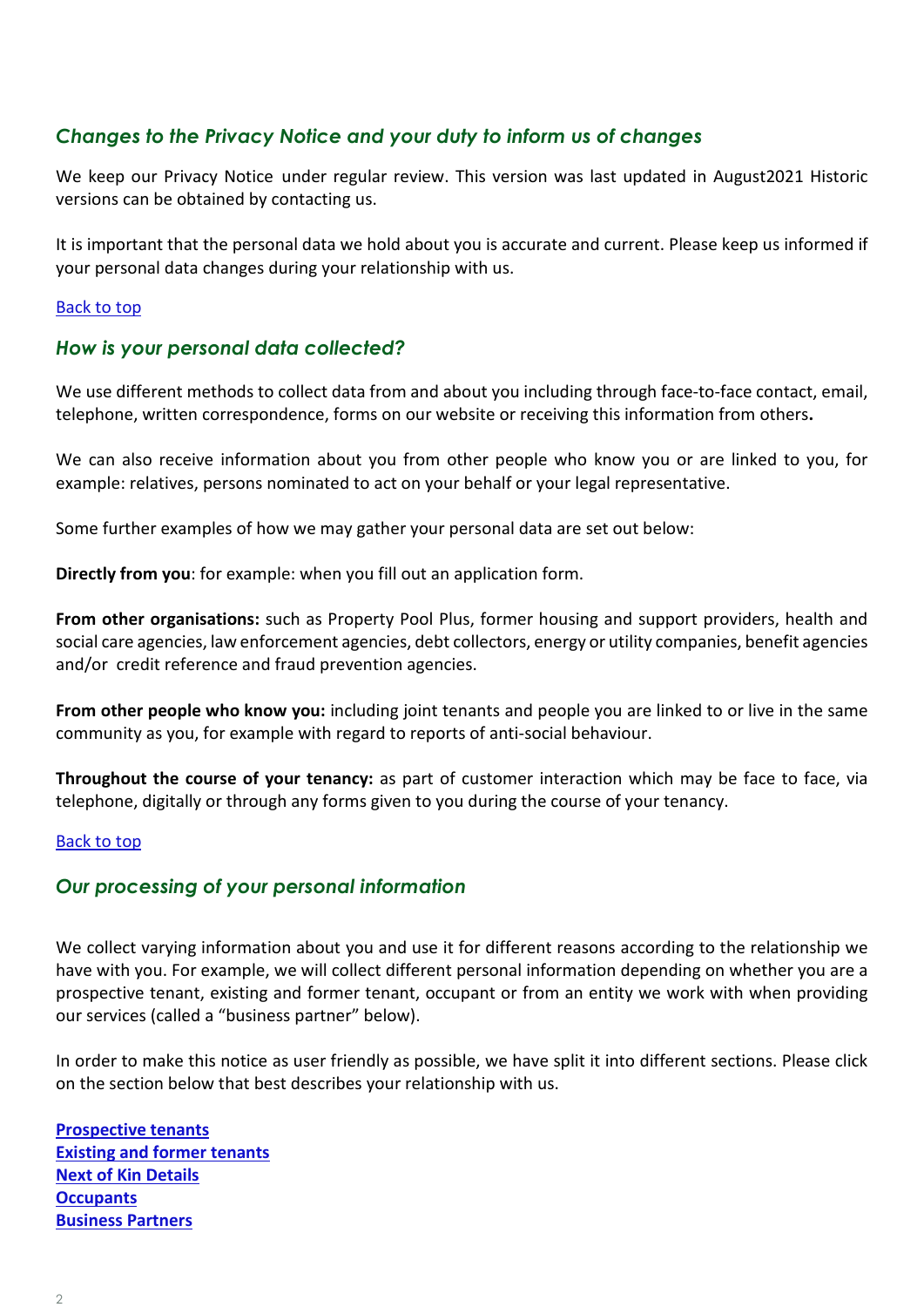#### [Back to top](#page-0-1)

# *If you fail to provide personal data*

Where we need to collect personal data by law, or under the terms of a contract we have with you, and you fail to provide that data when requested, we may not be able to perform the contract we have or are trying to enter into with you (for example, a tenancy agreement). In this case, we may have to cancel an agreement you have with us but we will notify you if this is the case at the time.

#### [Back to top](#page-0-1)

## *Change of purpose*

We will only use your personal data for the purposes for which we collected it, unless we reasonably consider that we need to use it for another reason and that reason is compatible with the original purpose. If you wish to get an explanation as to how the processing for the new purpose is compatible with the original purpose, please contact us using the details set out below

If we need to use your personal data for an unrelated purpose, we will notify you and we will explain the legal basis which allows us to do so.

Please note that we may process your personal data without your knowledge or consent, in compliance with the above rules, where this is required or permitted by law.

#### <span id="page-2-0"></span>[Back to top](#page-0-1)

## *Personal data of children*

Our tenants are over 18 which means we do not usually process the personal data of children. However we record children's basic information if they are resident in one of our properties, including their name and date of birth. This is required for checking the property is not overcrowded and to assess other tenancy management issues where all householders and ages are required to be known. We also will be provided with, will process and share the personal data of children where safeguarding issues arise in one of our properties. Where a safeguarding issue arises we will be required to liaise with the police, social services and other support agencies.

#### [Back to top](#page-0-1)

## <span id="page-2-1"></span>*CCTV*

Some of our locations and offices have closed circuit television (CCTV) and you may be recorded when you visit them. We use CCTV to provide security and protect both our visitors and communities.

We will only view CCTV when it is necessary to do so, for example to detect or prevent crime. We store the footage for a set period of time after which it is recorded over. We ensure that we comply with the ICO's CCTV Code of Practice and we put up notices so you know when CCTV is used.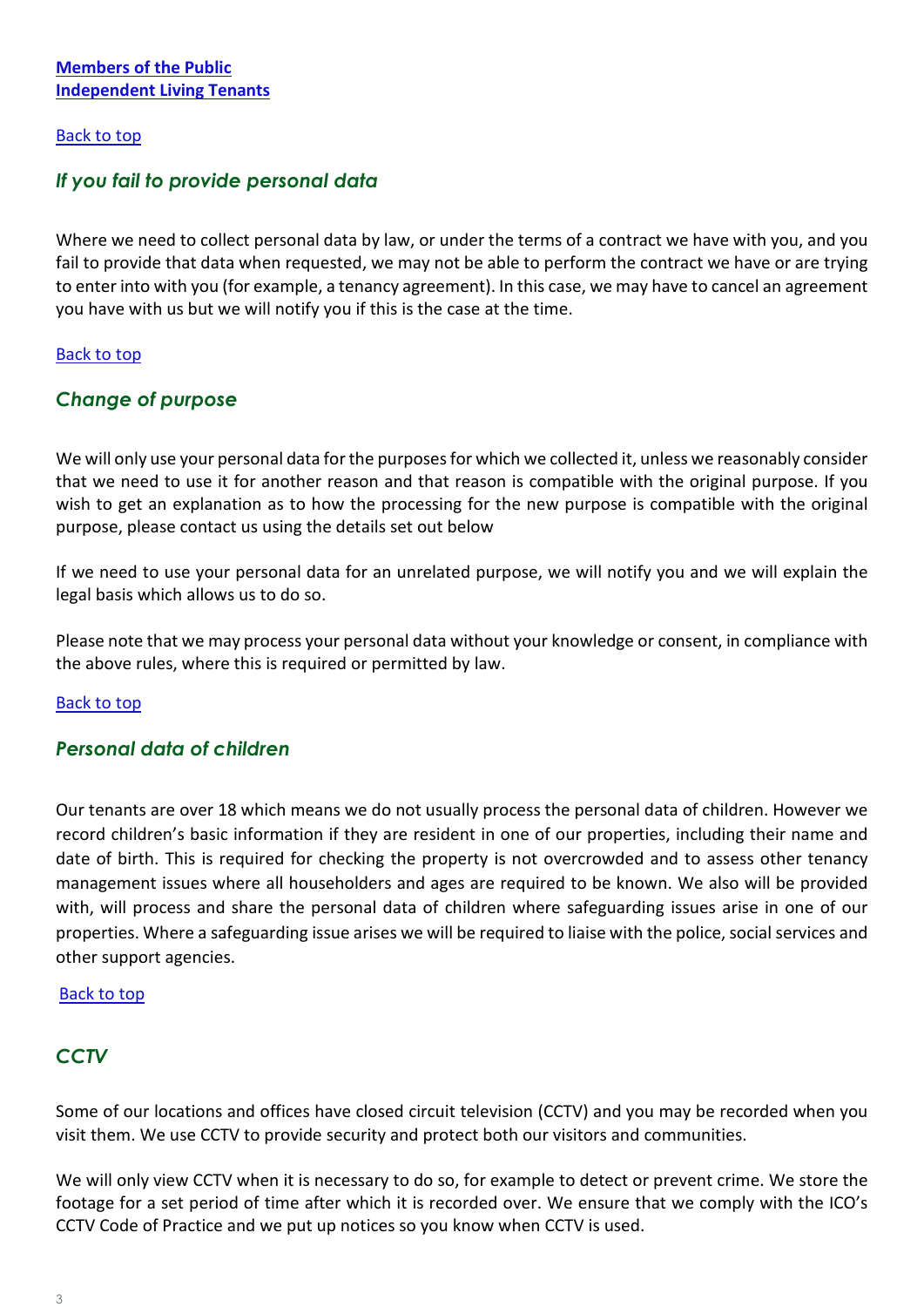#### <span id="page-3-0"></span>[Back to top](#page-0-1)

## *Disclosures of your personal data*

We may share your personal data with the following categories of recipients;

- Other housing associations, housing providers and landlords.
- Telephone/care response services.
- Local Authorities in relation to council related services such as social services, environmental services, housing benefits and council tax.
- Government departments, such as Department for Work and Pensions and agencies, who for example, assist with support and safeguarding services.
- The emergency services.
- The police and the probation service.
- Health service providers.
- Bodies that regulate us such as the Regulator of Social Housing.
- The Courts and Citizens Advice Bureau.
- Third party service providers who help us to deliver our services to you, this can range from utility companies, maintenance contractors, entities that help financial inclusion support to software and infrastructure providers which help you to access our services.
- Our professional advisors such as auditors and legal advisors.

We require all third parties to respect the security of your personal data and to treat it in accordance with the law. We do not allow our third-party service providers to use your personal data for their own purposes and only permit them to process your personal data for specified purposes and in accordance with our instructions.

#### [Back to top](#page-0-1)

## <span id="page-3-1"></span>*International transfers*

Pine Court Housing Association may occasionally process your personal information overseas. This will be for the storage of data in systems that are cloud based, cloud adoption is now around 90% in the UK.

When processing data in this way PCHA have to ensure that cloud services are compliant and that systems and applications are adhering to current United Kingdom General Data Protection Regulation (UK GDPR and Data Protection Act 2018.

We will not share your information with countries or organisations who are outside of the European Economic Area (EEA) unless to a country or an international organisation that has an appropriate "adequacy decision"; such countries include: Andorra, Argentina, Canada, the Faroe Islands, Guernsey, Israel, the Isle of Man, Japan, Jersey, New Zealand, Switzerland and Uruguay. Transfers are also allowed where "appropriate safeguards" have been put in place.

#### [Back to top](#page-0-1)

## <span id="page-3-2"></span>*Data security*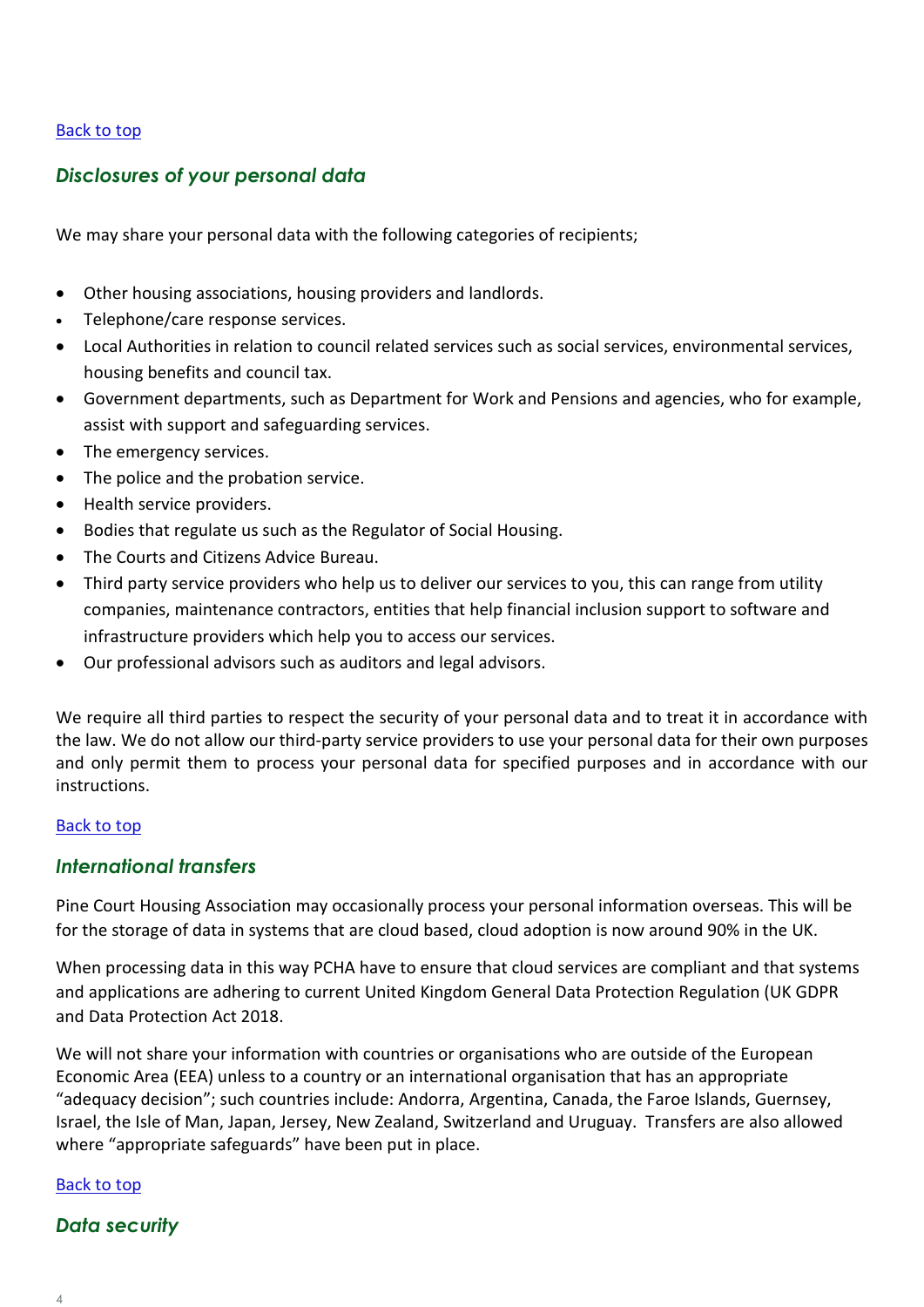We have put in place appropriate security measures to prevent your personal data from being accidentally lost, used or accessed in an unauthorised way, altered or disclosed. In addition, we limit access to your personal data to those employees, agents, contractors and other third parties who have a business need to know. They will only process your personal data on our instructions and they are subject to a duty of confidentiality.

We have put in place procedures to deal with any suspected personal data breach and will notify you and any applicable regulator of a breach where we are legally required to do so.

#### [Back to top](#page-0-1)

## <span id="page-4-0"></span>*Data retention*

#### How long will you use my personal data for ?

We will only retain your personal data for as long as reasonably necessary to fulfil the purposes we collected it for, including for the purposes of satisfying any legal, regulatory, tax, accounting or reporting requirements. We may retain your personal data for a longer period in the event of a complaint or if we reasonably believe there is a prospect of litigation in respect to our relationship with you.

Details of retention periods for different aspects of your personal data are in a table below:

| <b>Document</b>                        | <b>Recommended</b>           | <b>Comments</b>      | <b>Derivation</b>                                     |  |
|----------------------------------------|------------------------------|----------------------|-------------------------------------------------------|--|
|                                        | <b>Period</b>                |                      | (Legislation/Regulation)                              |  |
| <b>Application and Tenancy Records</b> |                              |                      |                                                       |  |
| <b>Applications for</b>                | 6 years after                | Statutory            | Limitation Act 1980                                   |  |
| <b>Accommodation</b>                   | acceptance                   | requirement          |                                                       |  |
| <b>Housing Benefit</b>                 | 2 Years                      | <b>CIH</b>           | <b>CIH Recommendation</b>                             |  |
| <b>Notifications</b>                   |                              | Recommendation       | &                                                     |  |
|                                        |                              |                      | (Social Security (claims and                          |  |
|                                        |                              |                      | information) (amendment)                              |  |
|                                        |                              |                      | Regulations 2010,                                     |  |
|                                        |                              |                      | Limitations Act 1980)                                 |  |
| <b>Rent Statements</b>                 | 2 Years                      | <b>Best Practice</b> | <b>CIH Recommendation</b>                             |  |
| <b>Complaints and</b>                  | <b>Current year plus</b>     | Housing              | <b>CIH Recommendation</b>                             |  |
| <b>Harassment Cases</b>                | 2 years                      | Ombudsman            |                                                       |  |
|                                        |                              | Recommendation       |                                                       |  |
| <b>Former Tenants'</b>                 | A maximum 6                  | Statutory            | Limitation Act 1980                                   |  |
| <b>Tenancy Files</b>                   | years including,             | requirement          |                                                       |  |
|                                        | applications and             |                      |                                                       |  |
|                                        | rent payment                 |                      |                                                       |  |
| <b>Former Tenants'</b>                 | records                      |                      | Limitation Act 1980                                   |  |
|                                        | 6 years after end            | Statutory            |                                                       |  |
| <b>Tenancy</b><br><b>Agreements</b>    | of tenancy                   | requirement          |                                                       |  |
| <b>Action Plans for</b>                |                              |                      |                                                       |  |
| adults.                                | 8 years after the            | Legal requirement.   | Records Management Code<br>of Practice for Health and |  |
|                                        | end of tenancy or<br>service |                      | Social Care 2016                                      |  |
| <b>Documentation</b>                   | <b>Keep for duration</b>     | Statutory            | <b>UK GDPR &amp; DPA, 2018</b>                        |  |
| from other agencies                    | of tenancy only              | requirement -        |                                                       |  |
|                                        |                              |                      |                                                       |  |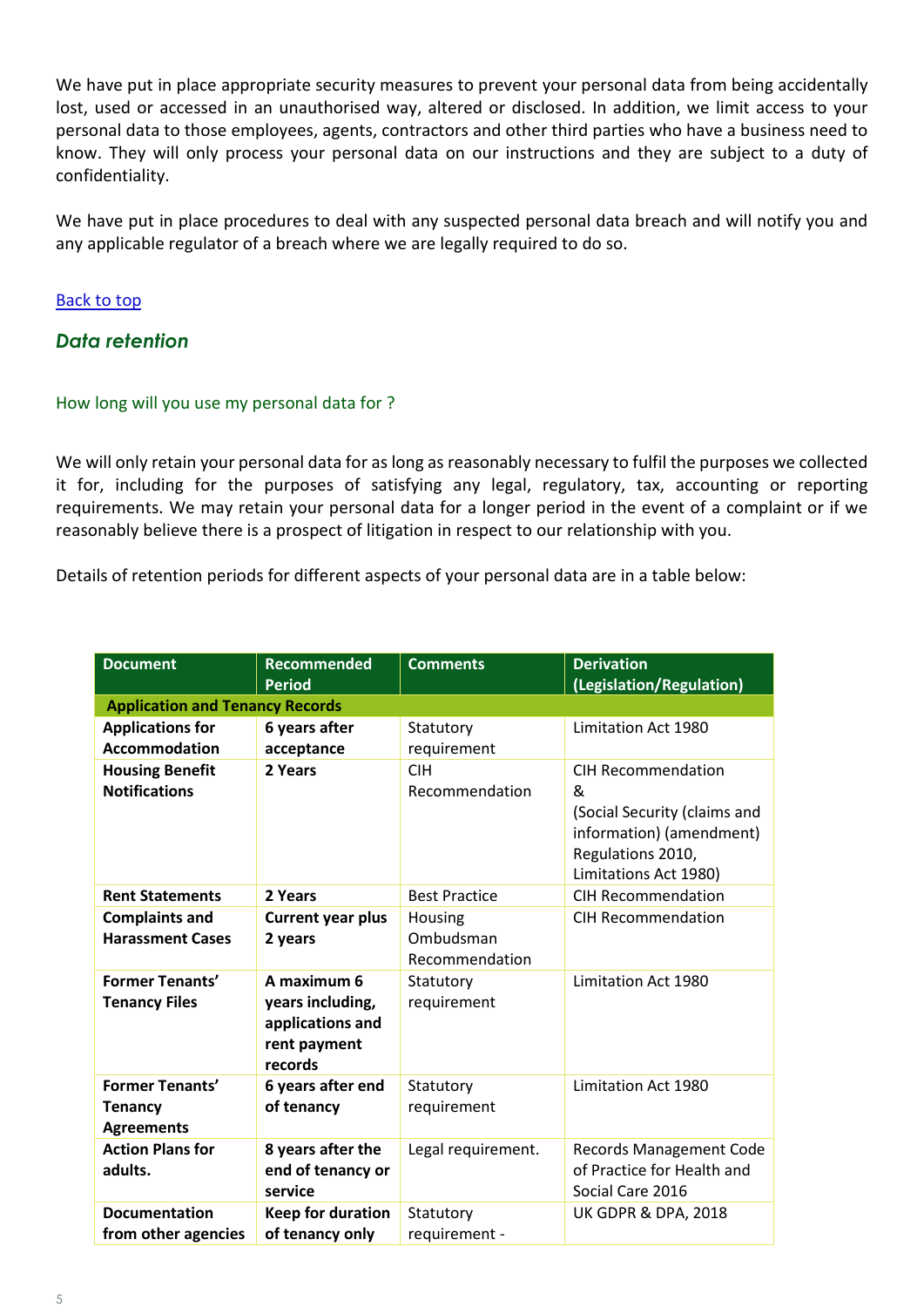| relating to special<br>needs of current<br>tenants<br><b>Records relating to</b><br>offenders, ex-<br>offenders and<br>persons subject to<br>cautions | <b>Keep for duration</b><br>of tenancy only                        | Information held on<br>a 'need to know'<br>basis due to<br>sensitivity of medical<br>and social service<br>records.<br>Statutory<br>requirement -<br>Information held on<br>a 'need to know'<br>basis due to<br>sensitivity of medical<br>and social service | <b>UK GDPR &amp; DPA, 2018</b>                                         |
|-------------------------------------------------------------------------------------------------------------------------------------------------------|--------------------------------------------------------------------|--------------------------------------------------------------------------------------------------------------------------------------------------------------------------------------------------------------------------------------------------------------|------------------------------------------------------------------------|
|                                                                                                                                                       |                                                                    | records.                                                                                                                                                                                                                                                     |                                                                        |
| <b>ASB Case Files and</b><br><b>Associated</b><br><b>Documents</b>                                                                                    | 5 Years / or until<br>end of legal<br>action                       | <b>Good Practice</b>                                                                                                                                                                                                                                         | Industry recommendation                                                |
| <b>Property Records</b>                                                                                                                               |                                                                    |                                                                                                                                                                                                                                                              |                                                                        |
| <b>Rent Registrations</b>                                                                                                                             | Permanently                                                        | <b>Rent Officer</b><br>Recommendation                                                                                                                                                                                                                        | <b>Rent Officer</b><br>Recommendation                                  |
| <b>Fair Rent</b><br><b>Documentation</b>                                                                                                              | 6 Years                                                            | <b>Rent Officer</b><br>Recommendation                                                                                                                                                                                                                        | <b>Rent Officer</b><br>Recommendation                                  |
|                                                                                                                                                       |                                                                    |                                                                                                                                                                                                                                                              |                                                                        |
| <b>Leases</b>                                                                                                                                         | 12 years                                                           | Statutory<br>requirement - 15<br>years after expiry or<br>termination Lease<br>and all liabilities                                                                                                                                                           | Limitation Act 1980                                                    |
| <b>Deeds</b>                                                                                                                                          | <b>Permanently or</b><br>when the<br>property has<br>been disposed | Statutory<br>requirement                                                                                                                                                                                                                                     | Limitation Act 1980                                                    |
| <b>Wayleaves, Licences</b><br>and easements                                                                                                           | 12 years after<br>rights given                                     | Statutory<br>requirement                                                                                                                                                                                                                                     | Limitation Act 1980                                                    |
| <b>Abstracts of Title</b>                                                                                                                             | 12 Years after<br>interest ceases                                  | Statutory<br>requirement                                                                                                                                                                                                                                     | Limitation Act 1980                                                    |
| <b>Planning and</b><br><b>Building Control</b><br><b>Permission</b>                                                                                   | 12 Years after<br>interest ceases                                  | Statutory<br>requirement                                                                                                                                                                                                                                     | Limitation Act 1980                                                    |
| <b>Searches</b>                                                                                                                                       | 12 Years after<br>interest ceases                                  | Statutory<br>requirement                                                                                                                                                                                                                                     | <b>Limitation Act 1980</b>                                             |
| Property<br><b>Maintenance</b><br><b>Records</b>                                                                                                      | <b>6 Years</b>                                                     | Statutory<br>requirement                                                                                                                                                                                                                                     | Limitation Act 1980                                                    |
| <b>Marketing</b>                                                                                                                                      |                                                                    |                                                                                                                                                                                                                                                              |                                                                        |
| Information<br>Photographs of<br>community<br>projects                                                                                                | Kept as long as<br>required                                        | <b>Business need</b>                                                                                                                                                                                                                                         | <b>Business need and</b><br><b>Managing Business</b><br>Archives 2012. |

# [Back to top](#page-0-1)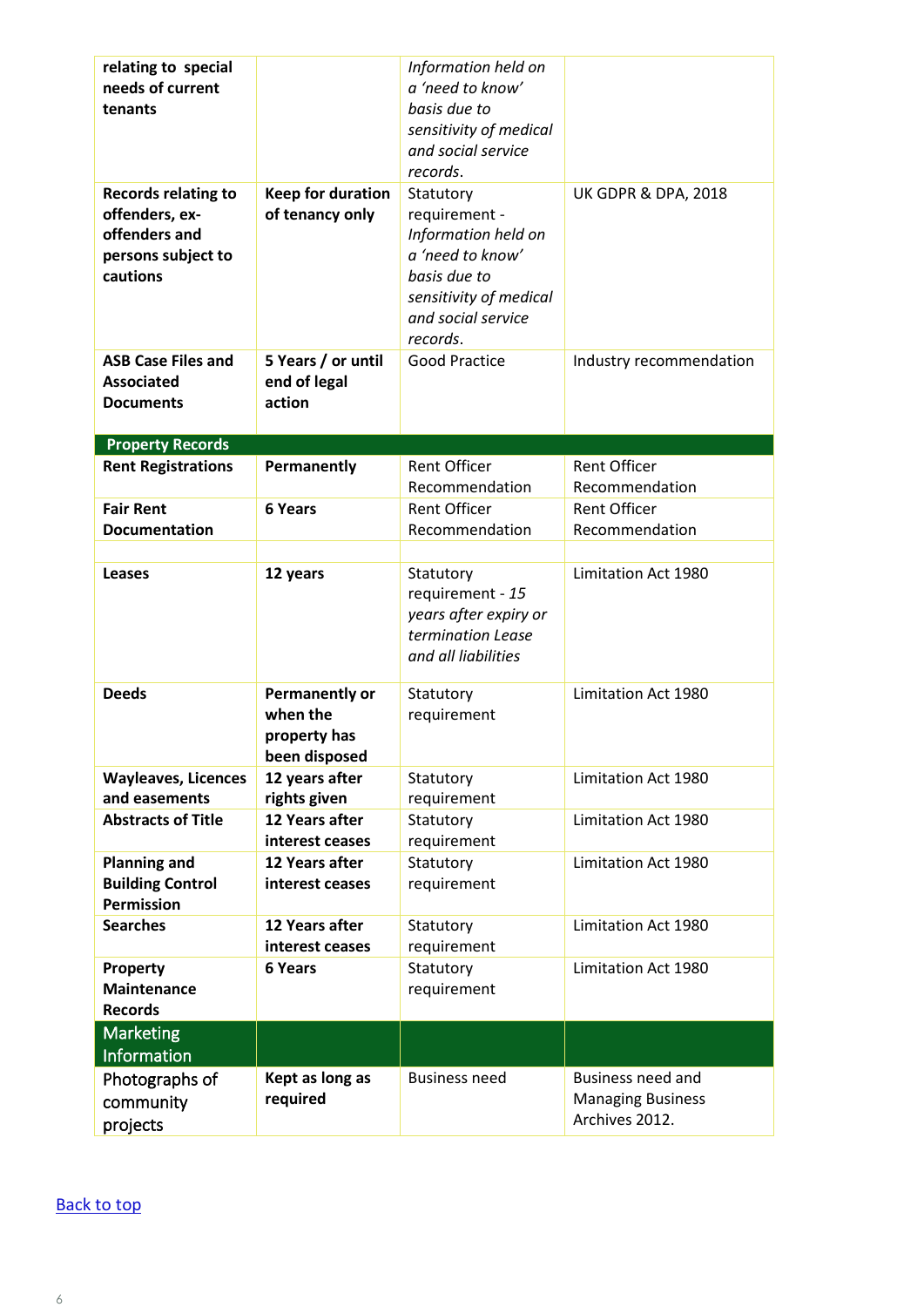# <span id="page-6-0"></span>*Your Legal Rights*

Under Certain circumstances, you have rights under data protection laws in relation to your personal data. Please click on the links below to find out more about these rights:

**"Request access"** to your personal data (commonly known as a "data subject access request"). This enables you to receive a copy of the personal data we hold about you and to check that we are lawfully processing it.

**"Request correction"** of the personal data that we hold about you. This enables you to have any incomplete or inaccurate data we hold about you corrected, though we may need to verify the accuracy of the new data you provide to us.

**"Request erasure"** of your personal data. This enables you to ask us to delete or remove personal data where there is no good reason for us continuing to process it. You also have the right to ask us to delete or remove your personal data where you have successfully exercised your right to object to processing (see below), where we may have processed your information unlawfully or where we are required to erase your personal data to comply with local law. Note, however, that we may not always be able to comply with your request of erasure for specific legal reasons which will be notified to you, if applicable, at the time of your request.

**"Object to processing"** of your personal data where we are relying on a legitimate interest (or those of a third party) and there is something about your particular situation which makes you want to object to processing on this ground as you feel it impacts on your fundamental rights and freedoms. You also have the right to object where we are processing your personal data for direct marketing purposes. In some cases, we may demonstrate that we have compelling legitimate grounds to process your information which override your rights and freedoms.

**"Request restriction of processing"** of your personal data. This enables you to ask us to suspend the processing of your personal data in the following scenarios:

If you want us to establish the data's accuracy.

Where our use of the data is unlawful but you do not want us to erase it.

Where you need us to hold the data even if we no longer require it as you need it to establish, exercise or defend legal claims.

You have objected to our use of your data but we need to verify whether we have overriding legitimate grounds to use it.

**"Request the transfer"** of your personal data to you or to a third party. We will provide to you, or a third party you have chosen, your personal data in a structured, commonly used, machine-readable format. Note that this right only applies to automated information which you initially provided consent for us to use or where we used the information to perform a contract with you.

**"Withdraw consent at any time"** where we are relying on consent to process your personal data. However, this will not affect the lawfulness of any processing carried out before you withdraw your consent. If you withdraw your consent, we may not be able to provide certain products or services to you. We will advise you if this is the case at the time you withdraw your consent.

If you wish to exercise any of the rights set out above, please contact our Data Protection Officer - Stephen Reilly.

Email address: [dpenquiries@sovini.co.uk](mailto:dpenquiries@sovini.co.uk)

Postal address: Pine Court Housing Association 1 Nelson Street, Liverpool, L1 5DW